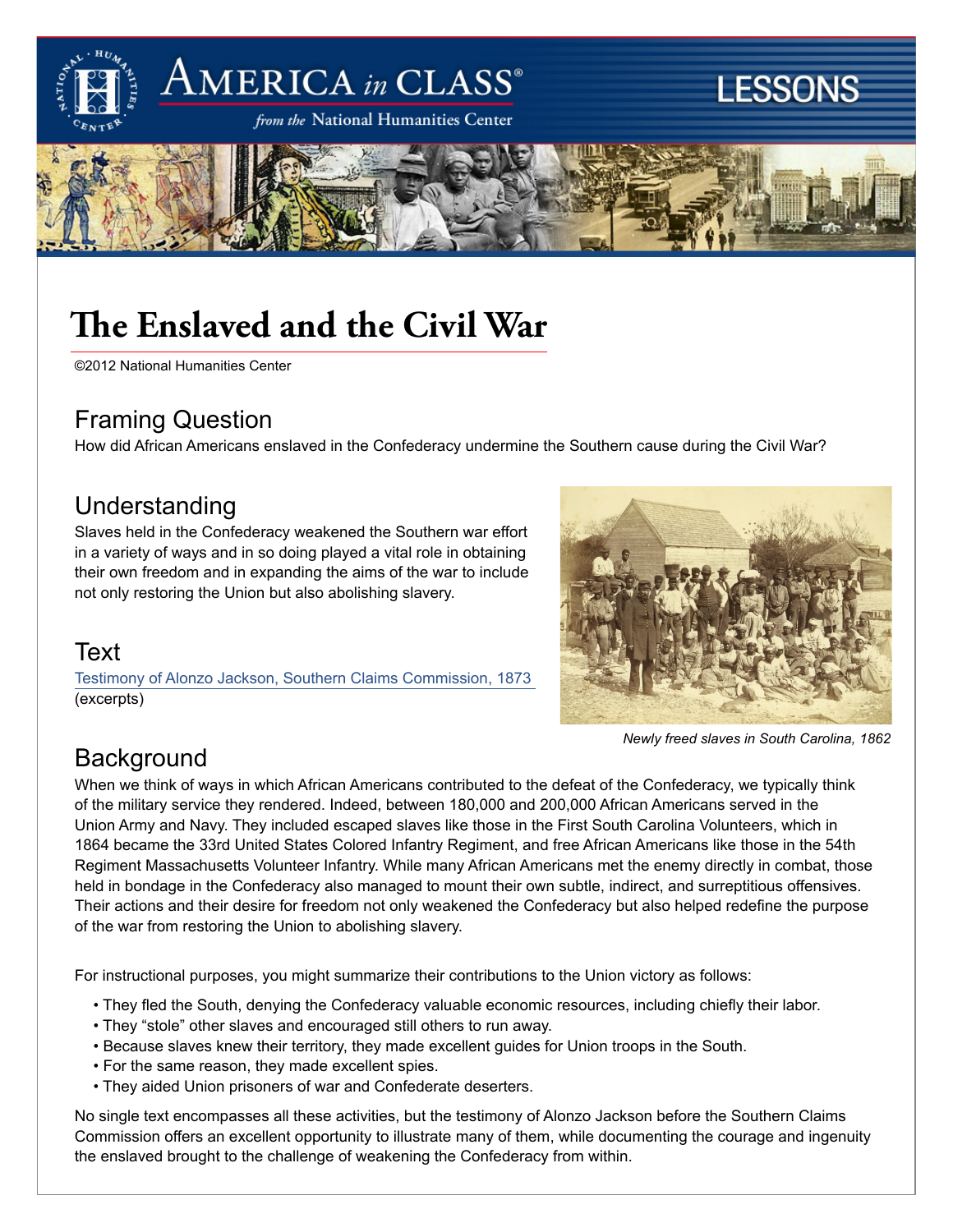In 1871 President Ulysses S. Grant established the Southern Claims Commission to reimburse Union sympathizers who remained in the South during the war for property either given voluntarily to the Union Army or confiscated by it. Claimants had to prove that they had lost property and that they had been loyal to the Union. Commissioners were surprised when hundreds of former slaves applied for funds. Among them was Alonzo Jackson, who had been enslaved in the tidewater town of Georgetown, South Carolina. From other sources we know that he

#### **Contextualizing Questions**

- 1. What kind of text are we dealing with?
- 2. When was it written?
- 3. Who wrote it?
- 4. For what audience was it intended?
- 5. For what purpose was it written?

submitted a claim of \$1,925 to compensate for property taken by Union soldiers, including two mules, a gun, and \$1,500 worth of rice. The Commission rejected the rice claim entirely and awarded him only \$250 for the rest. In his testimony Jackson recalls three instances in which he guided Union soldiers who had escaped from the Confederate stockade in Florence, seventy miles west of Georgetown, to the safety of Union outposts.

### Text Analysis

#### **Testimony of Alonzo Jackson on his aid to escaped Union soldiers**

*Excerpt 1*

My name is Alonzo Jackson – I was born a slave, in the state of Virginia — and am 64 years of age — I reside at Georgetown state of South Carolina and am a Livery stable keeper by occupation… I have lived all the time at Georgetown since 1823 — and from that time was a slave until made free by the war when the US. forces came to Georgetown in February 1865 — When the war began in 1861, I belonged to Mr Joseph B. Pyatt who lived on his own plantation about 2 miles from Georgetown (he lives there now). For 18. years just before the war I hired all my time from my master and continued to do so all the time I was a slave — When the war began I was employed as "hostler" (in the same livery stable which I now keep on my own account)… I remained, employed as stated, until February 1864 — when I hired a flat boat at Georgetown and did freighting business on the "SamPitt" "Black" "Pee dee" & "Waccamaw" rivers…

About 8 months before Georgetown was occupied by Union soldiers [February 1865] — while I was in the freighting business on my flat boat on "Mingo creek" (up "Black river") about 30 or 40 miles from Georgetown by water, 3 white men came near the boat which was at the bank of the river — I was on the boat with only one person a colored man (in my employ named "Henry"). As soon as the 3 white men saw we were colored men they came to the boat and said "we are Yankee soldiers, and have escaped from the rebel "stockade" at Florence, we are your friends can't you do something for us we are nearly perished." As soon as I saw them, before they spoke, I knew they were Yankee soldiers — by their clothing. They were all private soldiers — so they told me — I invited them to come on the boat and told them I would hurry and cook food for them, which I did and gave it to them in my boat — As soon as they entered the boat I shoved off from land and anchored in the creek about 60. ft from shore — I was loading cord wood in my boat when the soldiers came and had completed my load within about 4. cords — I did not wait to take it all — fearing that, some one else might come and catch the Yankees — Neither of the 3 soldiers ordered me to take them in the boat, or made any threats — They did not go in the boat or secure it in any way so that I could not leave in it — They only entered the boat after they had told me who they were (as stated) and when I invited them — They were very weak — and had no weapons — They had no shoes on — It was then winter weather, and cold — The 3 Yankees did not suggest anything for me to do for them except to feed them — and wanted to get to the gun boats — They did not know where the gun boats were — I did — and I told them I would take them where they could get to the gun boats unmolested.

The soldiers did not pay or give me anything — or promise anything to me at any time — and I have never received anything for any service rendered to any Union soldiers — They did not threaten me or use any violence — they were very friendly and glad to get into such good hands — They showed that they felt very grateful — I hid the 3 soldiers in my flat boat and started at once down the river towards Georgetown as soon as the tide allowed — In about 3 days time we came to "North Island" (about 12 miles from Georgetown) which I then knew was in possession of the Union forces — I did not pass Georgetown by day light for fear of being stopped by the rebels who had "pickets" all along the shore to stop all boats from going below — In the night I floated with the ebb tide (without being seen) to "North Island" — I got there in the night and landed the 3 soldiers in my small boat — I showed them the direction to cross the Island so as to get to the gun boats — I knew there were many of the gun boat people on the shore there at that time — I saw the 3 soldiers go as I directed — I never saw or heard from any of the 3 soldiers afterwards — but through a colored man named "Miller" (who was on the shore near the gunboats) learned that the 3 soldiers had got to the fleet — "Miller" told me this about 2 weeks after I took the 3 soldiers — he saw them and described them so that I was certain he had seen the same 3 soldiers safe in the protection of the gun boats.

About 2 Months after this occurrence — I brought 2 other Yankee soldiers (one a corporal) to "North Island" from the same place in "Mingo creek." The circumstances were nearly the same except that when I saw the soldiers I called to them saying there was "no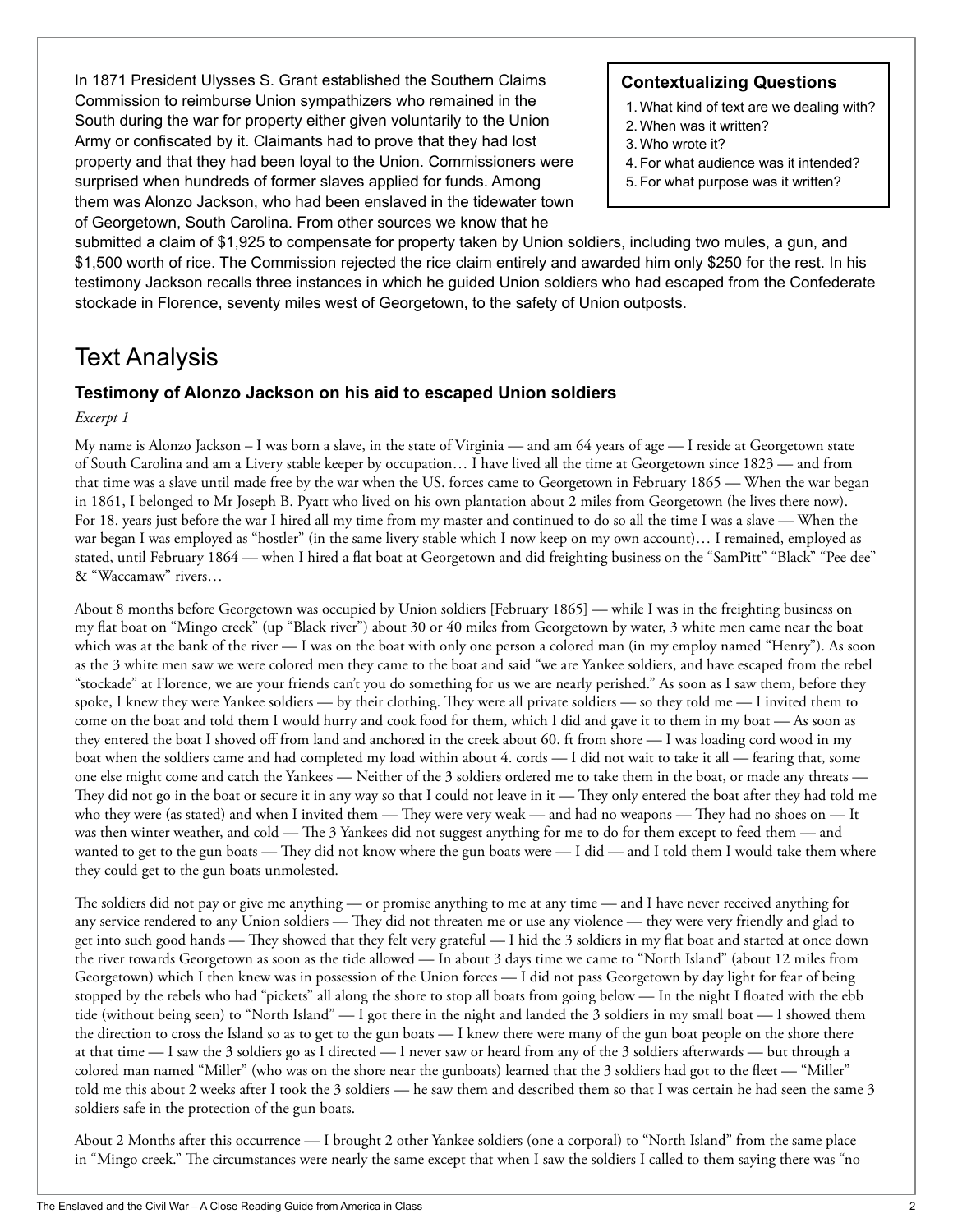danger" — for they were running away in a swamp — They came nearer and asked me if I was a friend to them that, they were Yankee soldiers who had escaped from rebel prison — I replied that "I was as good a friend as ever they had in their lives"! Then they came on my boat where I fed and delivered them (as before described) on "North Island." In February 1865 while I was at "Mingo creek" as before I found 4. other Yankee soldiers there who also said they had escaped from Florence — I fed and took them towards "North Island" but told them it might not be necessary as the Yankees were then probably at Georgetown — When we came near Georgetown I found out that this was true — and landed the 4 soldiers there — I never asked or received anything or the promise of anything for what I gave or did for any Yankee soldiers during the war — While they were in my boat I kept them hidden away — I know I would have been killed if the rebels had found out that I had Yankees on my boat — I cannot remember that I ever did anything else to aid any Union soldiers — I never had a chance to do anything else — or I would have done it!

1. From the information Jackson provides, what inferences can we make about his status as a slave and his place in Georgetown? Cite specific evidence from the text to support your inferences.

2. What do you think his relationship with his master was like?

3. Why would his master allow him the relatively high degree of independence and mobility he seems to enjoy?

4. Why might he be especially well positioned to help Union escapees?

5. Why is it important for Jackson to note that the soldiers did not order him to help them?

6. What in this and other paragraphs suggests that Jackson knew the territory? Cite specific evidence.

7. Why is it important for Jackson to note that he received no pay for the help he rendered the escapees?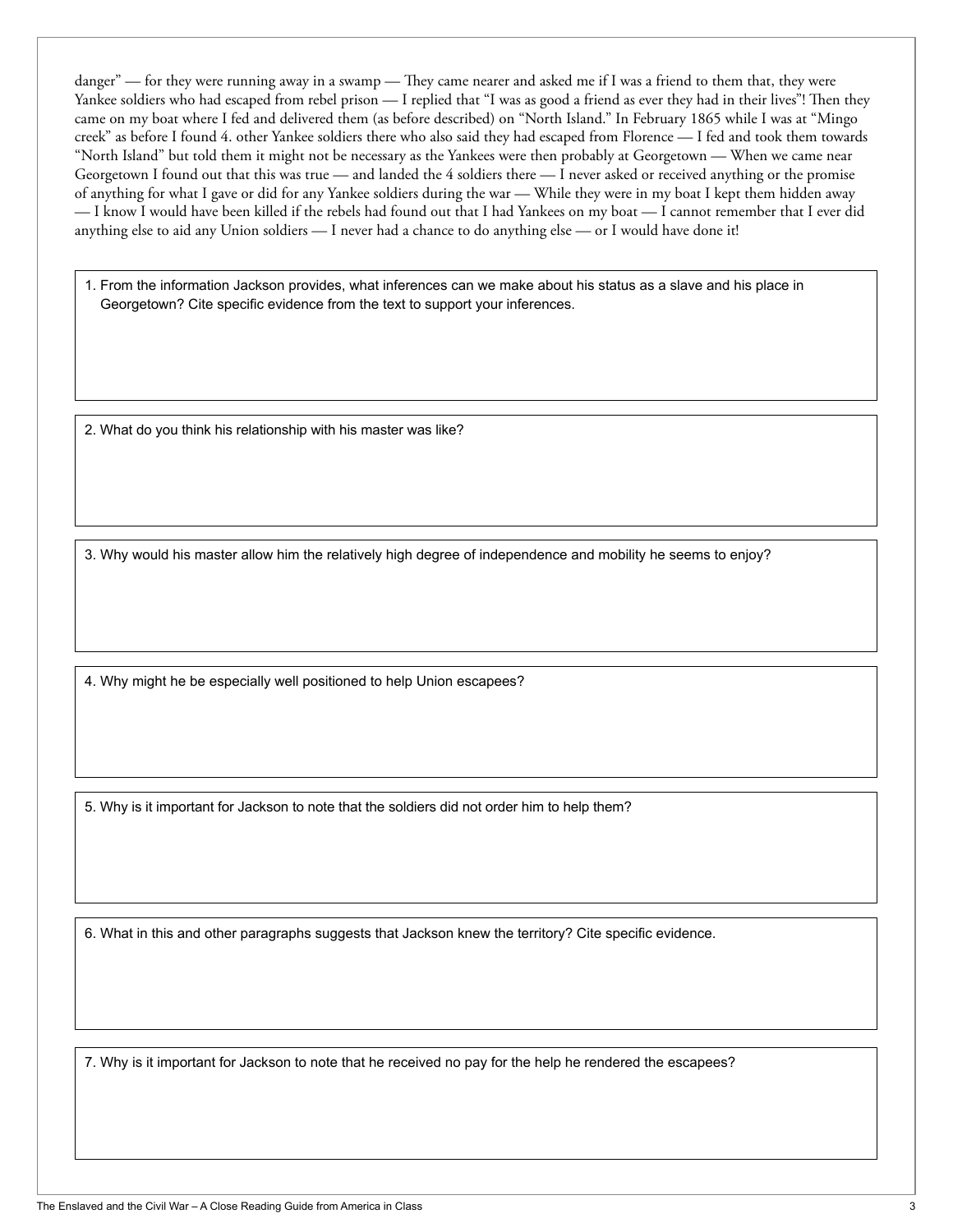8. What does Jackson's testimony suggest about communications among the enslaved and whites loyal to the Union?

9. Would Jackson have made a good spy? If so, why?

### **Testimony of Alonzo Jackson on his aid to escaped Union soldiers**

*Excerpt 2*

I sympathized with the Union cause — "I knew what I needed most and looked that way certain"! I wanted to be free — and wanted my race to be free — I knew this could not be if the rebels had a government of their own — All the time during, and before the war, I felt as I do now that, the Union people were the best friends of the colored people — I always rejoiced over Union victories — I talked with a few white men at Georgetown and with such colored men as I could trust, in favor of the Union all the time during the war, but I knew my life would be taken if it was known how I really felt about the war… I was all the time anxious for the success of the Yankees — I never did or said anything to help the rebels and never wished for the success of any rebel soldiers — I did what I could for the Yankees and wanted to do more! I was always ready and willing to do what I could even at the risk of my own life — I could every time have avoided bringing the Yankee soldiers to "North Island" and could have caused their arrest if I had wished to do so, on my way to "North Island."

10. Why does Jackson include this information in his testimony?